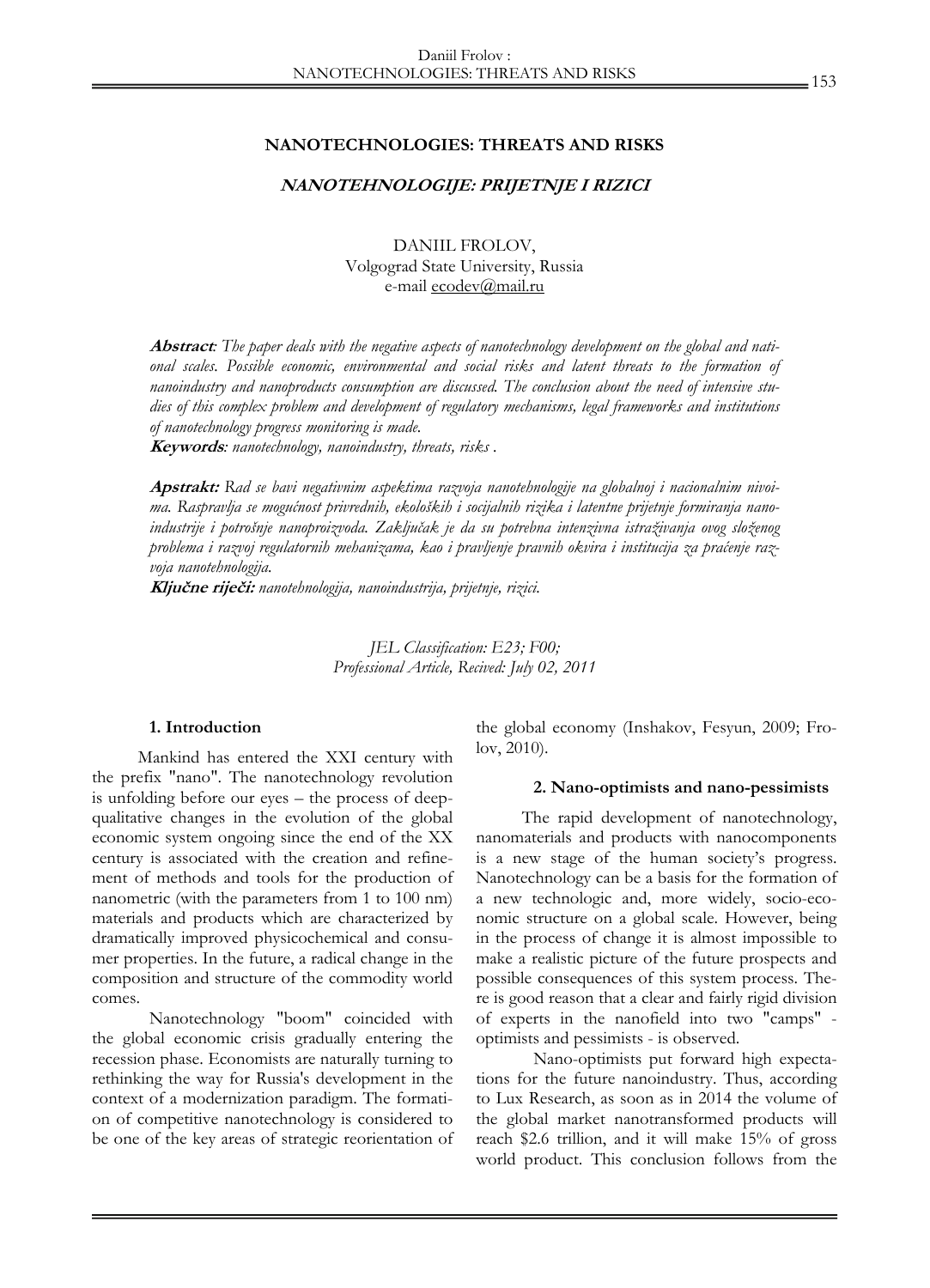analysis of the market potential of nanooptimized components and products in various spheres of their application (electronics, optics, medicine, ecology, energy, etc.). In this case, nanoproducts markets are among the most rapidly developing. Let's say, the expected average annual growth of nanosector semiconductor market (against the background of its dynamics slowing down and general volume reduction) is more than 40% for the period up to 2015

In their turn, nano-pessimists focus public attention on potential dangers and risks of nanotech production and nanoproducts usage. In the first place they speak about possible biological and environmental risks of nanoobjects. The imperfection of the nanorisks assessment and minimization technology is exacerbated by the fact that the combined capacity of the poison test centers in Europe and the USA is not enough to study in detail dozens of thousands of new emerging materials and substances. In particular, the biological mechanisms of nanostructures toxic effect are studied very poorly. Insufficient attention is given to the problem of nanoparticles bioaccumulation and their transfer along food chains. It is known that particles with a size of less than 100 nm are much more toxic than relatively large particles of identical chemical composition. But despite this, the issues of nanoproducts degradation (including fullerenes and nanotubes) and their acquisition of toxic properties are poorly investigated. Many researchers and experts believe nanotechnology to be one of the major global threats of modernity. It is inadmissible to develop at great cost what is not well understood and hardly controllable, namely, nanotechnology (Rees 2003).

# **3. Nanoindustry commercialization: opportunism and information asymmetry**

Strong polarization of opinions is typical for the origination and rapid growth phase of any structure generating technology. Along with its mass dissemination and routinization against the background of growing new industry macrogenerations, an average social position is being formed, taking into account both the advantages and disadvantages of progressive types and modes of production. So far, the "scales" in the nanotechnology debate are clearly inclining in favor of lobbyists and their followers. Of course, this effect can be explained on the basis of joie de vivre socio-psychological con-

cept (Akerlof, Shiller 2009), but a methodological institutional approach is more realistic as it can break the illusion of social neutrality of scientific research and technologic development (Frolov 2008).

The institutional determinism of scientific and technologic progress is associated with the leading role of various "related groups" influence lobbying their public and private status interests in this process. Any breakthrough technology is potentially connected with the accumulation and expanded reproduction of big capital. Therefore, purely scientific research problems are acquiring secondary character, and the problems of marketing and lobbying are brought to the forefront.

Mass replication of demonstration strategies connected with the imitation of belonging to advanced technologies is taking place in the scientific community. Thus, in recent years in Russia, a rapid torrent of projects and papers which titles are intentionally added by the "significant" prefix "nano" with a view of updating them to gain grants and investments is growing. The similar situation is observed in the developed countries (Berube 2006). Consolidation of a national strategic priority status of nanotechnology means corresponding changes of grant donors' politics which is rationally used by researchers through marketing mimicry; they update titles, but not the content of their papers. This "psevdonanoindustrialization" is of specific danger due to the underdevelopment of expert community in the nanotechnology area.

The leading research centers, in their turn, boost researches trying to justify received financial "injections". An example is the Large Hadron Collider as no confirmed scientific results in the course of its work have been achieved yet. But the news that "scientists faced an unexpected effect" or "discovered a fundamentally new phenomenon" appears on a regular basis. Investors "customize" researchers, and researchers mystify investors with imaginary results. If for "pure" science the negative final result is a result too, the modern high-tech and capital-consuming science has no right to error: it is not given by investors and grantors.

When science becomes an object of big business interests scientists inevitably transform into engaged persons. Such institutional jointing occurs in most sheres of modern big business, for example, pharmaceutical industry. Following their status interests, analytical and marketing companies serve economic interests of big capital in nanotechnology, in fact making its agents, but igno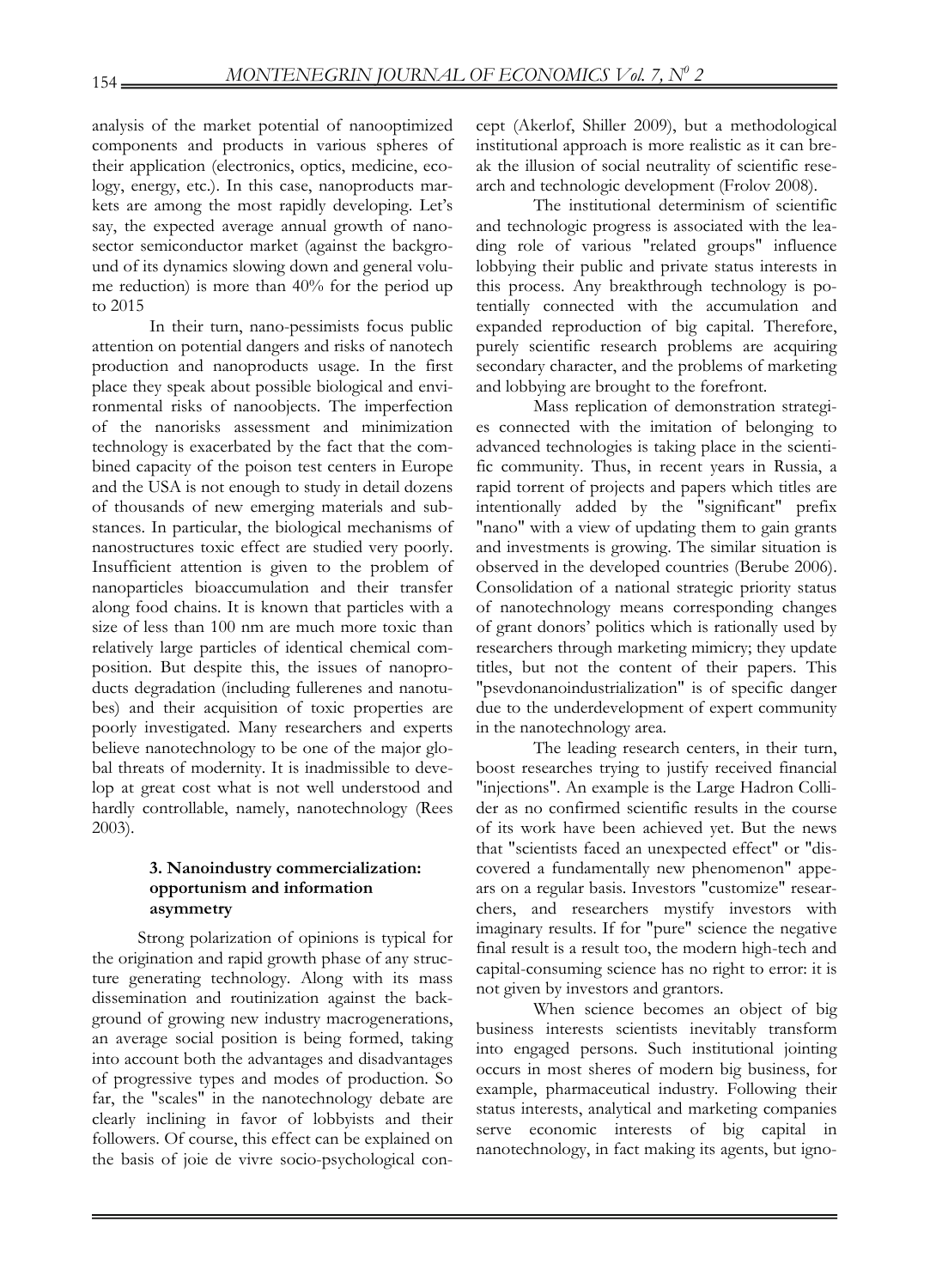ring their direct function - to provide objective assessment of market trends. For example, the analysts of the Lux Research Agency predict that the nanotechnology products market by 2015 will have exceeded \$2.5 trillion.

However, one should take into account the peculiarities of calculation methods, because all products containing even small nanotechnology components (nanointermediates) are considered to be nanotransformed. The primary task of the study was not to assess the nanoproducts market, but to justify the nanotechnology stock index - The Lux Nanotech Index. We can also recollect a "dotcom bubble" created by the "pumping" advertising of stock shares of Internet companies by numerous experts heralding the "new economy" outbreak. The collapse of the NASDAQ high-tech companies' index in March 2000 put an end to the illusions having adjusted the parameters of the artificially "overheated" market. Is this nanoindustry's fate? According to the conservative forecast of the Scientifica research company, the nano market will have reached "only" \$1.5 trillion by 2015. The script of Global Industry Analysts is even more pessimistic: according to it, the global nanomaterials market have reached the amount of \$10 billion by 2012 The difference with the Lux Research data is more than impressive, even from the perspective of abrupt intensity growth of the sixth unfolding Tec structure .

The lobbyists and promoters of nanotechnology are governments, regional and city administrations, large corporations, research institutions and foundations, expert communities. Nanotechnology is actively promoted and advertised in the U.S., EU and many countries around the world through technology integrated marketing. But this PRcampaign and advertising tricks inevitably give rise to information asymmetry, retouching and hiding any potential negative effects and risks of nanotechnology.

## **4. Nanotechnology's latent risks and threats**

According to the experts of the UN World Commission on the Ethics of Scientific Knowledge and Technology (COMEST), the following specific properties of nanotechnology are of greatest concern (Nanotechnology and Ethics ... 2008, p. 5):

- Invisible character: invisibility of nanotechnology usage hampers monitoring of its effects (as with nuclear technology);

- Rapid development: rapid development of nanotechnology makes it difficult to forecast, especially in a long term perspective, its potential consequences and appropriate measures;

- Use for military purposes and for security purposes: the use of nanotechnology for these purposes may violate human rights;

- Global impact: its potential impact even in those countries and societies that are not involved in nanotechnology development;

- Danger of "nanogap": possibility of increasing inequalities between developed and developing countries.

In addition, in the medium term perspective, the usage of nanochemical and nanobiological weapons by criminal organizations including terrorists can be a real problem. In principle, it becomes possible to imagine a nanorobot with a size of the smallest insect (about 200 microns) capable of finding vulnerable people and inject poisons. The lethal dose of botulism toxin is about 100 ng, so 50 billion units of such a weapon can be stored in one suitcase, enough to wipe out all the Earth's population. The Nanotechnology White Paper (2007) made by the Science Policy Council of the US Environmental Protection Agency, is an impressive list of potential risks of nanotechnology and nanomaterials (Nanotechnology White Paper 2007, pp. 29-62) which according to the authors, will grow with the increase of created nano-objects complexity.

Some scientists say that nanotechnology is of global danger. For example, at the end of the last century, E. Deksler, the US Foresight Nanotech Institute, suggested a theory according to which the planet surface and all the life on it will turn into a single layer of sticky dust or mucus. In his opinion, it will happen if self-copying nanorobots capable of taking substances from the environment get out of human control. This theory is called the grey goo problem. Another group of scholars has a more plausible hypothesis - the green goo problem which is based on the existence of the danger of creating destructive viruses and bacteria capable of rapid multiplying and destroying all the life on this planet by disintegrating protein structures into separate molecules.

The real danger may lie in the fact that we simply do not have time to timely assess and develop safety precautions. Many experts claim that the political discussion about the assessment of possible nanotechnology impacts lag about five years behind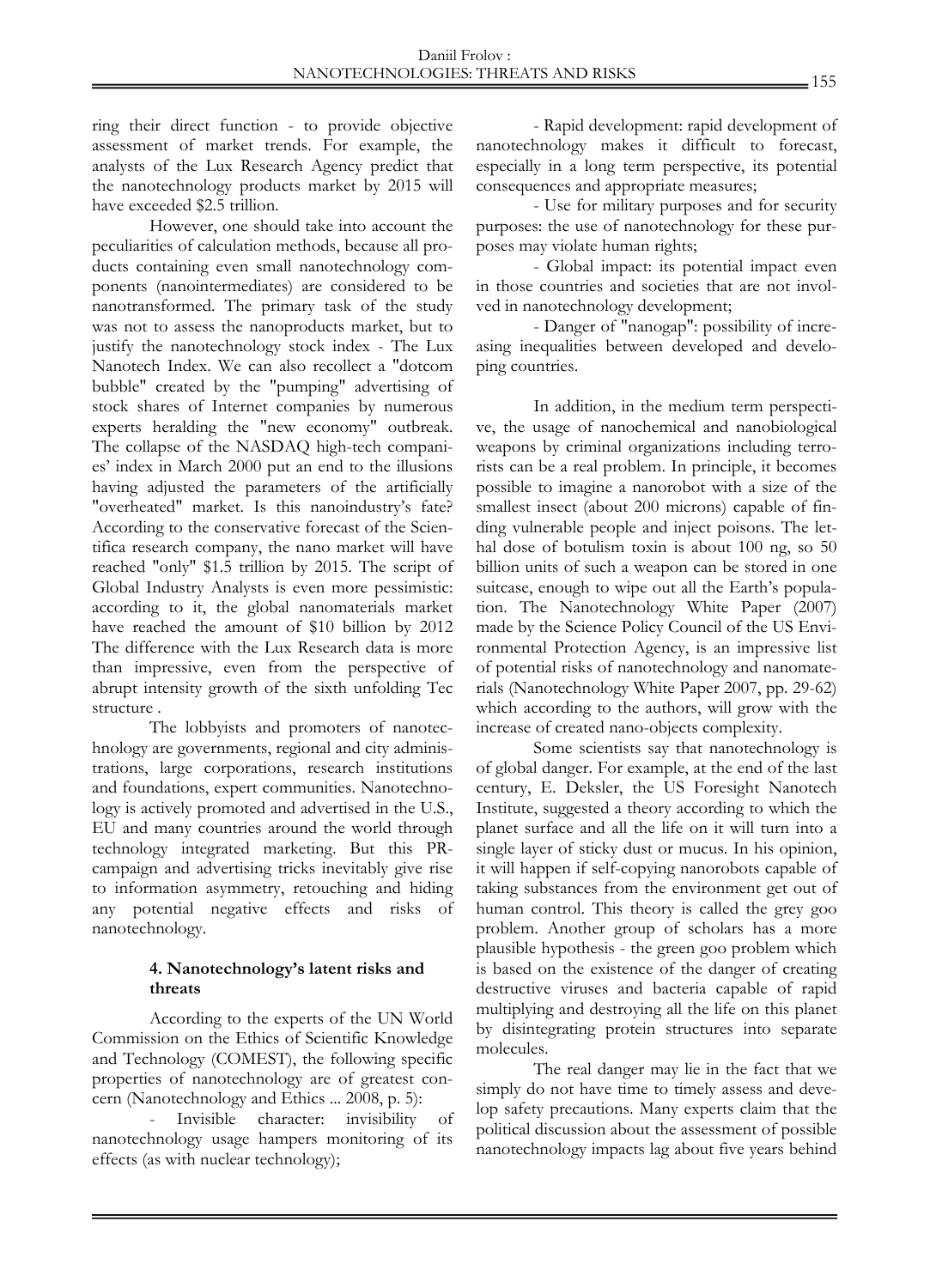the actual technological development (Hartmann 2008, p. 140). It is necessary to remember the experience of nuclear technology development, genetic engineering development, etc., that is to take precautions and warnings about possible dangers seriously.

The negative properties of nanoparticles comprising the main component in all nanomaterials are a continuation of their positive characteristics and qualities. Measures are needed to examine possible threats and their prevention. Today, the US and other countries are trying to estimate the risk of nanotechnology development and usage. However, in the US the analysis of potential threats of nanomaterials is still very little funded. According to the estimates of the Project on Emerging Nanotechnologies experts, it is only a total of \$39 million, that is only 4% of all allocations for nanotechnology coming from the Federal Treasury. The number of funded projects is also quite modest – just around 160.

The European countries take the issue of safety in the field of nanotechnology more seriously. The second 2007-2009 nanotechnology implementation report of the European Commission gave the safety of nanotechnology a separate place. In particular it states that all nanotechnology products shall meet a high level of environmental protection and public health protection, which is characteristic of the European legislation. The same report argued that nanotech products will be accepted by the society only after their producers demonstrate their security, as well as their consumers consider them safe.

Unfortunately, Russia can not boast of a good legislative framework in the field of nanotechnology and nanomaterials. Its current legislation is intended, primarily, to finance the development of innovative high technologies, including nanotechnology. The problems of production safety of nanomaterials are not regulated by law which, on the one hand, allows for common legal standards for safe working operations, compliance with occupational safety regulations, and protection of patients, and, on the other hand, the specificity of nanotechnology is such that the existing legislative restrictions do not always make it possible to provide adequate security (see Table 1).

Certainly, there is a need to overcome the mistification of nanotechnology and its accompanying social phobia. They can be compared with the fear of artificial intelligence and pervasive invisible control that accompany the rise of the fifth information and technological structure. We should recognize the possibility of mass unemployment resulting from nanorobots' replacing people on the labor market to be illusive like an imaginary threat of "Neo-Luddism". On the contrary, nanotechnology progress will lead to the need for universal higher education and dramatic development of competencies in population.

The nanotechnology revolution is a natural stage of global science and technology progress. The deeply differentiated system of nanorisks and their high level of objectivity reflect the enormous potential of nanotechnology. Moreover, the unique properties of nanomaterials and nanotransformed products are objectively accompanied by unique risks. But this does not mean that these risks and their associated threats should not be considered. We shall regard them in the context of nanotechnology system strengths and weaknesses, as well as provided possibilities for intensification of economic development.

# **5. Nanoindustrialization and Russia**

With the development of nanotechnology, the economic security problems are becoming increasingly relevant to this rapid process. They are of particular relevance for Russia which joined the competition in the global market of nanotechnology. Nanoindustrialization which began in our country is supported by the vast amounts of state funding and accompanied by an expanded reproduction of illusions which leads to underestimating the threats and risks inherent in the new technological structure.

Thus, according to the widely reprinted in the media view of MV Kovalchuk, nanotechnology development program in Russia exceeds the purposes scale of space and nuclear projects in the Soviet Union. But we shouldn't forget that the Soviet superprojects had specific goals - creation of the atomic-bomb, sending a man into space and landing on the Moon. The expected outcomes of this Program by 2015 are:

- sales volume of Russian nanotechnology products - about 900 billion rubles;

- share of domestic products of the nanotechnology industry in the total nanotechnology industry output sold in the global high-tech market - about 3.0% (Development Program ... 2008, p. 5).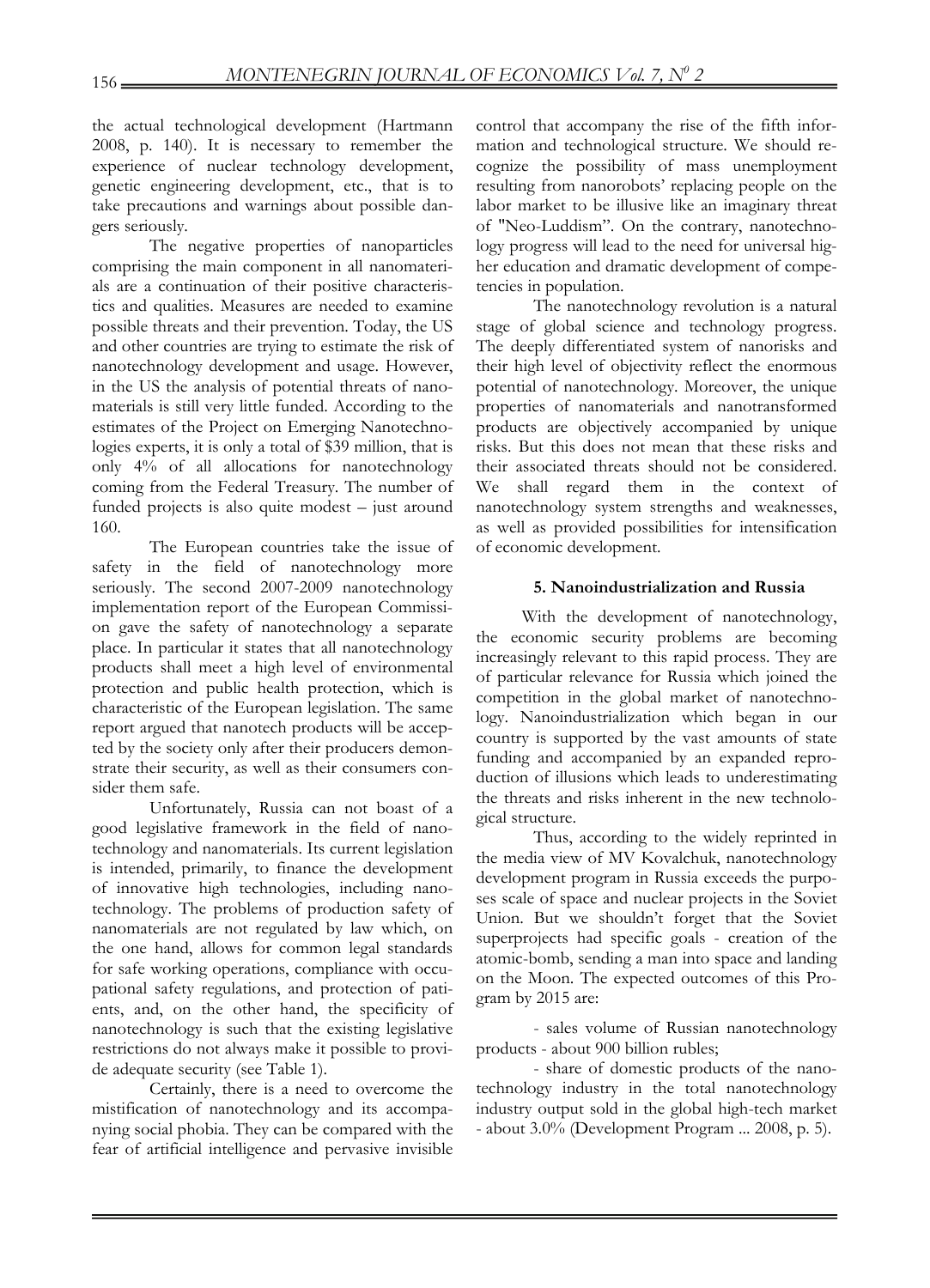| Strengths (S)                                                                                               | Weaknesses (W)                                                                 |
|-------------------------------------------------------------------------------------------------------------|--------------------------------------------------------------------------------|
| - unique physical and chemical properties of                                                                | - nanochanges cover technologies in a grea-                                    |
| nanomaterials                                                                                               | ter degree than the market;                                                    |
| - fast transformation of fundamental scien-                                                                 | - prognosis distortions in the estimation of                                   |
| tific research results in practically significant results;                                                  | growth rates and volumes of the nanoproducts mar-                              |
| - powerful state support and propagation of                                                                 | ket;                                                                           |
| nanoindustrialization;                                                                                      | - insufficient level of scrutiny of biological                                 |
| - superintensive rates of growth of nanop-                                                                  | and ecological danger of nano-objects;                                         |
| roducts markets;                                                                                            | - deficiency of capacities of toxicological                                    |
| - cascades of innovative industrial and con-                                                                | test centers concerning new nanomaterials and sub-                             |
| sumer goods with qualitatively new properties;                                                              | stances;                                                                       |
| sharp gain of new knowledge and increase of an                                                              | complexity of the<br>control<br>over                                           |
| average level of people's competence.                                                                       | nanotechnology usage in connection with their                                  |
|                                                                                                             | invisibility;                                                                  |
|                                                                                                             | - formal use of the prefix «nano» in marke-                                    |
|                                                                                                             | ting purposes.                                                                 |
| Opportunities (O)                                                                                           | Treats $(T)$                                                                   |
| - overcoming the global economic crisis                                                                     | - use of nanotechnology in military purpo-                                     |
| consequences on the basis of nanoindustrial deve-                                                           | ses, as well as by power departments and special                               |
| lopment in the leading countries and diffusion of                                                           | services;                                                                      |
| positive growth effects;                                                                                    | - application of nanochemical and nanobio-                                     |
| - solving some global problems of mankind                                                                   | logical weapons by international terrorists;                                   |
| (treatment of fatal illnesses, sharp reduction in price                                                     | - formation of a deep «nanogap» between                                        |
| and mass distribution of information technology,                                                            | the leading and developing countries;                                          |
| $etc.$ );                                                                                                   | - aggravation of the waste recycling prob-                                     |
| - new impulse for the development of                                                                        | lem of nanoproduction in connection with export to                             |
| small and average innovative business, and the high                                                         | the third world countries;                                                     |
| capital intensity of research and development in                                                            | - failures on nanoproduction and huge                                          |
| nanotechnology sphere will not create significant                                                           | damages to the environment;                                                    |
| obstacles;                                                                                                  | - transformation of the labour market, mass                                    |
|                                                                                                             | unemployment and rise of « Neo-Luddism »;                                      |
| - rapid progress in natural and social studies in con-<br>nection with studying nanolevels of their subject | - inflating a new « soap bubble» in the world                                  |
| domains, creation of the bases for productive                                                               | share market and creation of the basis for a new                               |
|                                                                                                             |                                                                                |
| interdisciplinary synthesis on a global scale.                                                              | global crisis;                                                                 |
|                                                                                                             |                                                                                |
|                                                                                                             | - defamation of the nanotechnology idea as a result<br>of cognitive dissonance |

*Table No. 1. The nanotechnology SWOT-analysis* 

The established clear key indicators of program could be a key factor in its success. However, the laid amorphous terminology leave a broad prospect for manipulating the results of the Russian nanotechnology industry. The key term of the Program - "nano-products (nanotech products)" is defined as "highly competitive products (goods, works and services) produced with nanotechnology usage and having as a consequence previously unattainable technical and economic performance parameters" (Ibid., p. 44). Thus, all the four groups of the Lux Research nano classification can be referred to as nanotechnology products:

a) nanomaterials - nanoscale structures in unprocessed form (nanoparticles, nanotubes, fullerenes, etc.);

b) nanotools - technical equipment for nanomanufacturing, including software for molecular modeling;

c) nanointermediates – nanocomponents for more complex products (coatings, fabrics, superconducting fibers, chips, contrast media, etc.);

d) nano-enabled products - all products (from airplanes to plastic containers) in a given volume containing nanointermediates and characterized by improved consumer properties.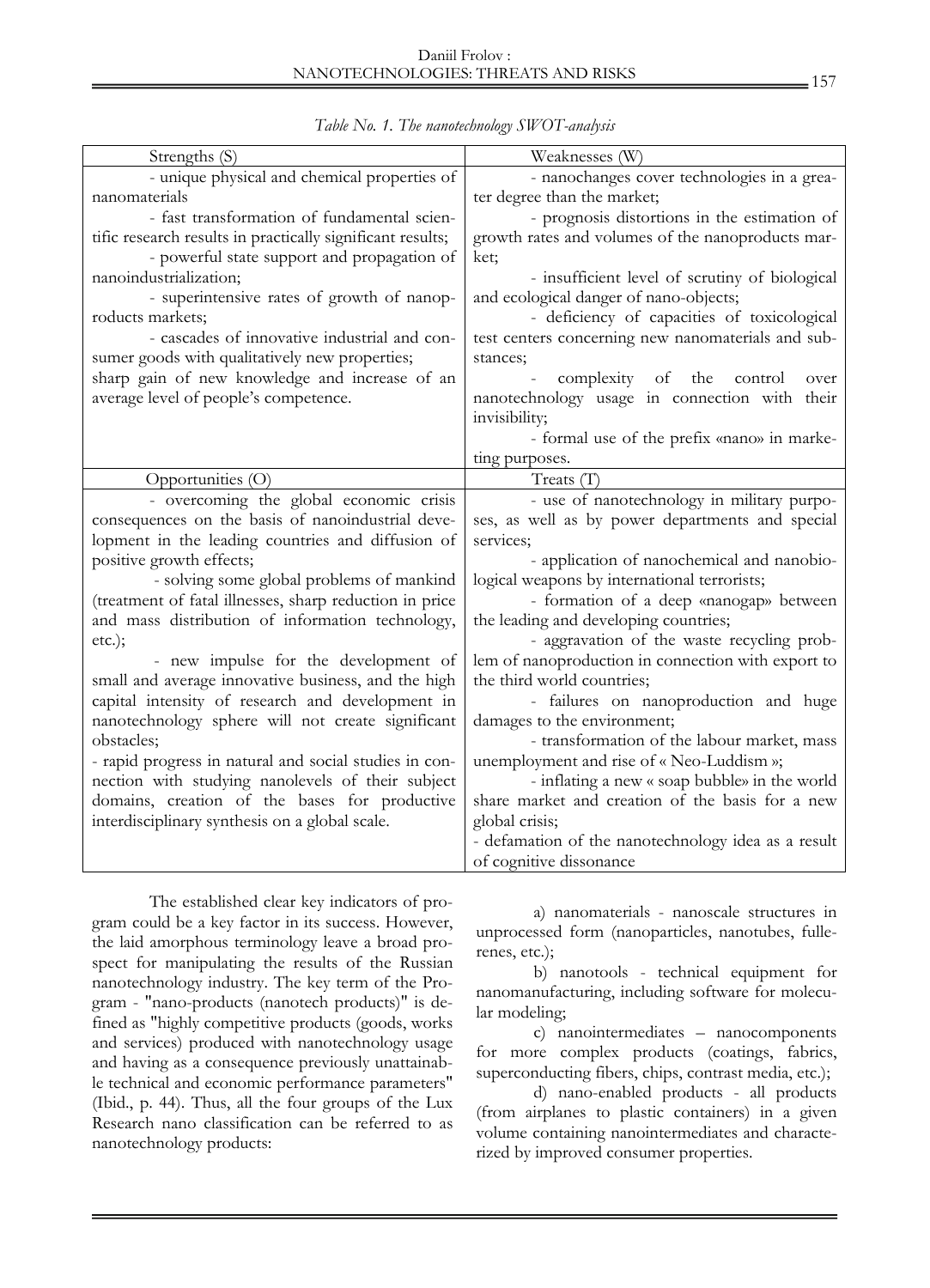Given such a "fuzzy" definition of nanotechnology production, the estimation of its volume becomes very difficult and can be vary widely.

We should consider dangerous the illusion of the rapid and successful integration of Russia into nanotechnology "race" with the leading economic powers of the world. We should take into account the lessons in the XX century, the historical experience of unsuccessful attempts to break into socialism bypassing the stage of capitalism. The Utopian scenario of creating a "postindustrial society" in the immature industrial basis. The nanoindustrialization of the Russian economy should be seen as the key, but not the only component of its neoindustrialization strategy.

In addition, the World nanoindustrialization will inevitably affect the global division of labor manifesting itself in the consolidation of countries specialization in "high" and "low" nanotechnology. Some countries will produce "nanoconsumables", others will deliver "nanoresources" etc. What role will Russia play in the emerging global system of nanoeconomics coordinates? The continuously accelerating development of nanotechnology and nanoindustry in the world can quite possibly become an ordeal for the Russian dominant rigid system of administrative-bureaucratic relations. What are the prospects for exports of the Russian nanoproducts? They are unlikely to directly depend on public funding of R & D in nanotechnology, and the growth of private-sector investment in nanotechnology remains a much more urgent task.

Assessing the prospects of the sixth nanotechnological way of life, we should not forget the lessons of the fifth structure evolution which coincided with the "latest" Russian history. A society always learns new technologies to the extent of its needs and skills to use them. What is the potential algebra of the internal market of products for the Russian nanotechnology industry in the conditions of an unexpressed industrial policy and preservation of a "resource model" of development? Corruption is a systemic factor of distortion of nanotechnology in Russia. "Sputtering" of budgetary resources through shade channels and corrupt schemes may be justified only by the fact that some of them will "reach" the real science and will be translated into real innovations. But what will be the profitability of the huge public investments in nanoindustry?

We should not forget that small and microbusiness solving the crucial problems of producing relatively simple nanoproducts is a foundation of the national nanotechnology network. An attempt to replace the need of creating infrastructure and institutional conditions for increasing competition by creating an artificial monopoly in the field of nanotechnology is doomed to failure. Hypertrophic government funding is not a panacea for institutional pathologies in innovation sphere.

The prospect of "labor hunger" is almost the key threat to the economic security of the emerging Russian nanoindustry. Given the stated growth rate of domestic "nano-tech" and the current pace of staff training, just over 10% of the human demand of nanoeconomics will be covered by 2015. Of course, the extrapolation of current trends is quite a simplified method of human foresight. But we can not deny the observed ignoring of the role of specialists in management and controlling of nanoproduction, nanosertification and expertise of nanoprojectos, marketing of nanotechnology and nanoprooducts, legal and accounting provision of nanoinnovatsy etc. The personnel for nanotechnology should be trained both in natural and humanitarian spheres of training (Implementation Mechanisms ... 2009, p. 152).

# **6. Conclusions**

The equalization of nanoindustrializationin funding Russia and the US is a unique phenomenon in itself. But for the output growth and competitiveness increase of the domestic nanoproducts we need, above all, some systemic institutional changes. They are associated with the development of the target-oriented mechanism of government funding of long-term innovative projects, with creating a network of nanotechnology research and educational centers,and independent certification service, "cultivation" of public-private partnership venture, formation of an effective patent system and strengthening protection of intellectual property, introduction of strategic and indicative planning of research and development institutions with establishing their activities targets through rigid requirements and standards of nanomaterials safety, etc. In terms of fuzzy rules, the institutional pitfalls and high transaction costs and speeding up of governmental promotion of nanoindustry in Russia will certainly give a lot of positive effects. But weather this mass will become critical for the real modernization of the Russian economy is the question more rhetorical than open.